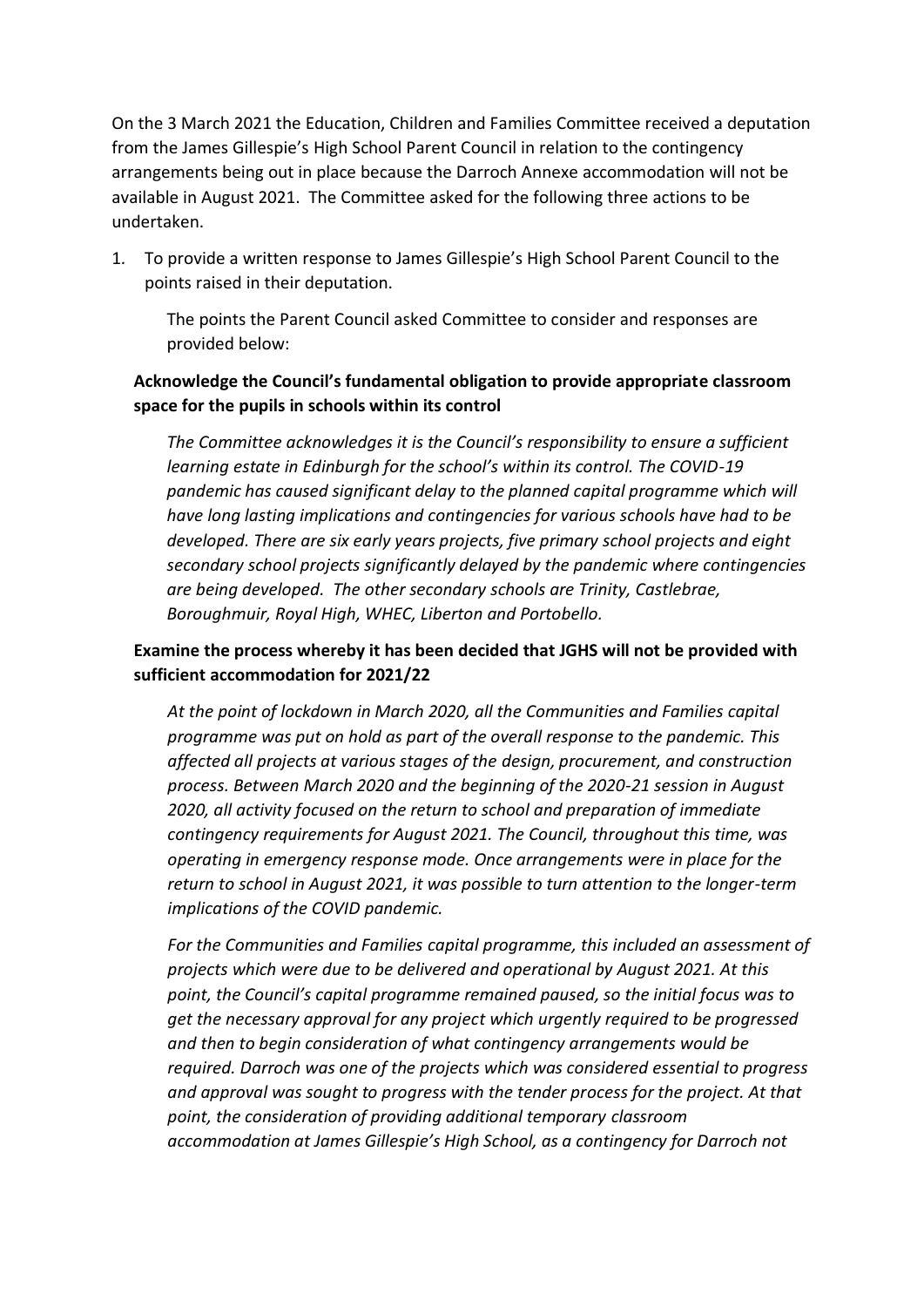*being completed on time, concluded that it was not a realistic option. The main contributing factors to this conclusion were:* 

- *The extra classroom accommodation could not have been guaranteed to be delivered on time due to the ongoing pandemic.*
- *The substantial risk of a second and significant lockdown. (The second lockdown has further impacted on several other projects).*
- *The continued pausing of the Council's capital programme for all but essential projects and, aligned to that, the unavailability of extra capital funding due to the overall implications to the capital programme caused by the COVID pandemic and lengthy approval timescales which would be required to secure any additional significant capital spend.*
- *The need to provide a contingency plan for James Gillespie's High School that could be guaranteed to be delivered and provide the necessary quality of learning and teaching, and*
- *The continued impact of the pandemic across the wider Council which has required continued intensive working to ensure all essential services are maintained.*

# **To recognise the significant concerns raised by parents about this failure and its potential effects on pupils**

*Given the significant implications of the COVID-19 pandemic the contingency plans being arranged for 2021-22 are not considered a failure and will ensure pupils continue to receive quality learning and teaching. In a letter to parents and carers on 26 February 2021 the Head Teacher of James Gillespie's High School confirmed the preferred proposal will facilitate the continuing successful delivery of Advanced Highers for all pupils attending James Gillespie's High School.*

## **To acknowledge that it is undesirable to introduce new methods of learning in a situation of significant periods of disrupted learning and uncertain assessment arrangements**

*All S6 learners are expected to increase their skills for independent self-study in readiness for leaving school. This is particularly true to those studying Advanced Highers who are most likely to study at university. It is not therefore seen as undesirable, rather the reverse. Most important is the quality of teaching and learning and significant care and planning has been put into enhancing the quality assurance of this with increased class visits, monitoring and tracking periods and key adult time to discuss learning. The option of reducing course choices is not acceptable to the school and this model, with the mitigations in place, is seen as appropriate arrangement.*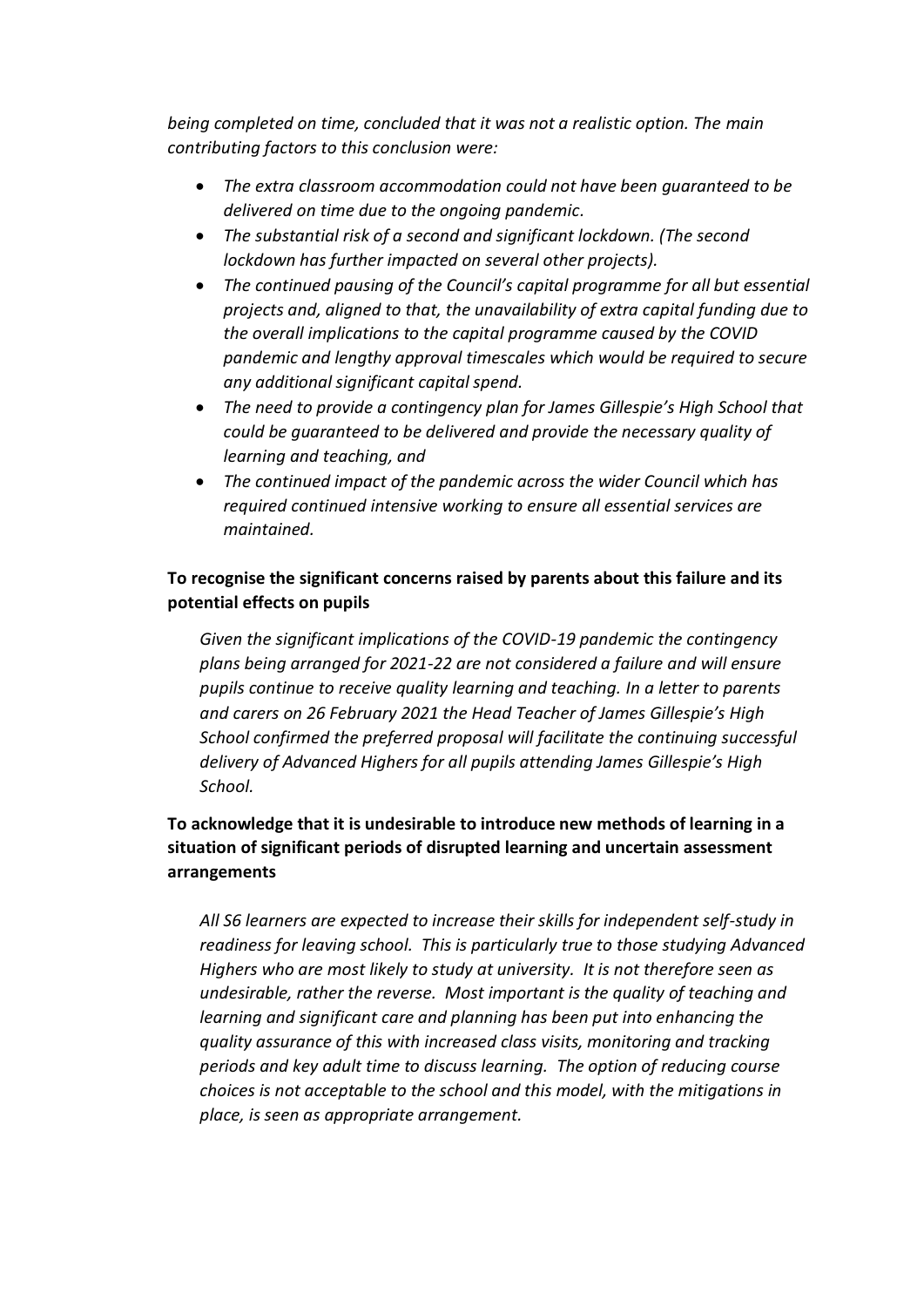*Delivery of Advanced Higher (AH) courses in 3 periods of face-to-face teaching is common in many schools and, on occasion, in JGHS when subject uptake has been low. However, the large class sizes at AH level in JGHS generally ensure a further 2 periods remain timetabled for staff to provide flexible directed learning to students. The AH courses are very well suited to this model.* 

#### **request the provision of additional accommodation sufficient for the whole JGHS roll for 2021/22**

*The answer above explains why it was not possible to guarantee that additional accommodation could be provided on time as a contingency. At the Committee's request the option for providing temporary units has been given further consideration. All the reasons listed above for not being able to guarantee delivery of temporary units remain. However, even when putting to one side the availability of temporary accommodation then the only location the units could be placed would be on the all-weather pitch within the campus. This is not an acceptable solution for the school who need the pitch to be available for learning during the 2021-22 session. The pitch is and essential asset to deliver PE as part of the core curriculum. Without it the ability to offer the required minimum 2 hours of PE to all in S1-S4 would be lost. It would also lead to significant damage to the pitch and the facilities management company for the school would demand a new pitch is laid after the units are removed which would cost approximately £300,000. The pitch would also be unavailable to the school for part of the 2022-23 session. The Council will continue to work with suppliers to assess whether the availability of temporary units can resolve some of the accommodation issues we are facing at a number of schools.*

**To seek assurances that the 2022/23 session will not be affected by a lack of basic provision of accommodation with even more widespread detrimental effects on the school.** 

*The refurbishment works at Darroch have commenced and are scheduled to be completed by April/May 2022. The main risks of further delay to the projects relate to further lockdowns related to the ongoing COVID-19 pandemic and all of the usual risks for any construction projects. Regular updates on progress will be provided.* 

**To ask the Head Teachers of James Gillespie's High School and Boroughmuir High School to consider exploring physical consortia of in-classroom teaching of advanced higher subjects.** 

*JGHS and Boroughmuir have, over many years, developed strong partnership working as part of the Council's wider consortia arrangements involving all 23 secondary*